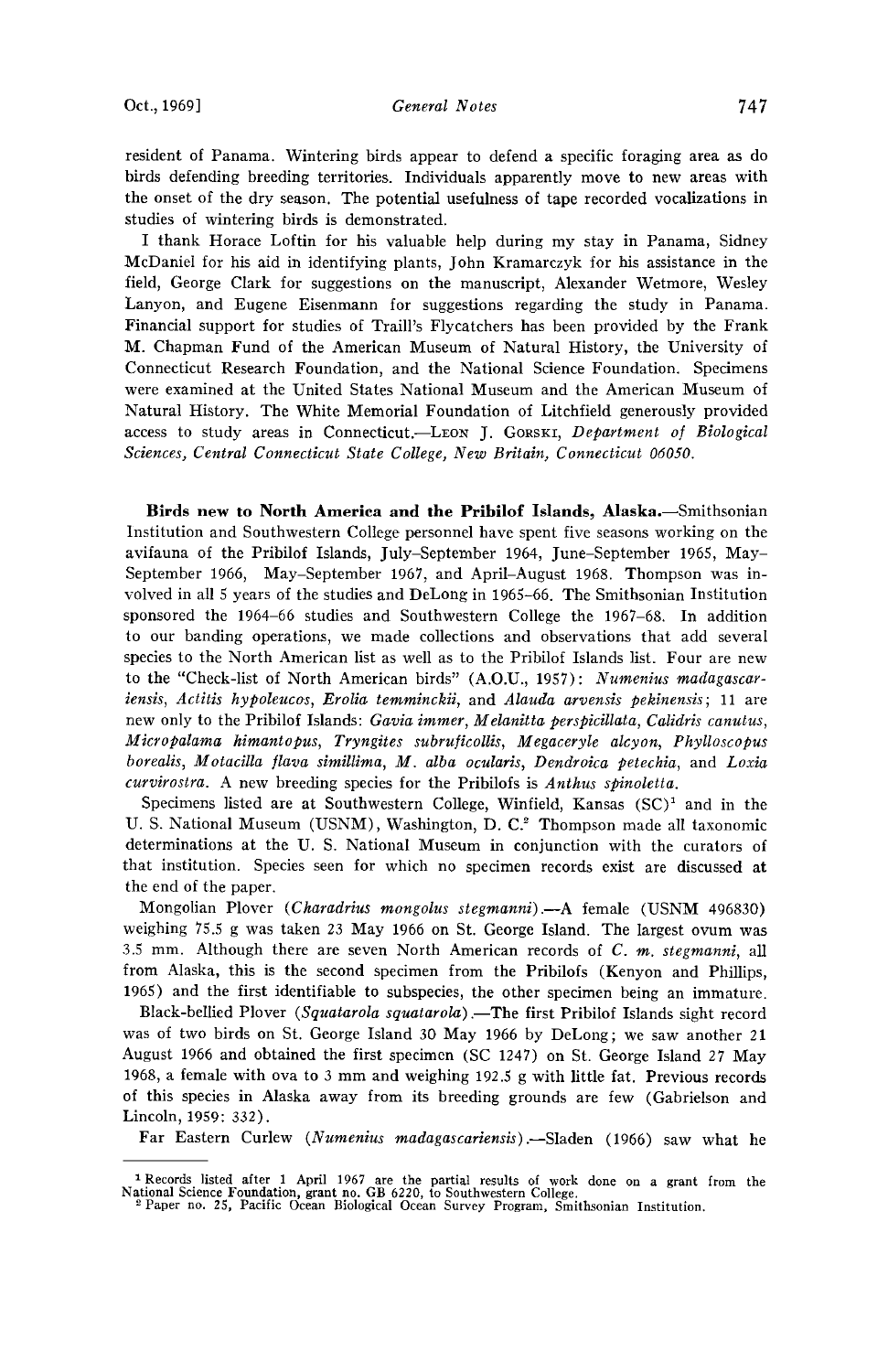**thought to be this species on the Pribilof Islands in early June 1961 but he did not secure a specimen. On 21 May 1966 a female (USNM 496832) was collected at Staraya Artil, St. George Island. It weighed 770.4 g, had ova to 5 mm, and had heavy fat. This is the first positive North American record.** 

Common Sandpiper (Actitis hypoleucos).—Two specimens of this sandpiper were **taken on St. George Island, one (USNM 496842), a male weighing 50.0 g with testes**   $6 \times 3$  mm, on 21 May 1966, the other of undetermined sex (USNM 496843), weighing 66.6 g with heavy fat, 24 May 1966. The nearest known breeding area to the Pribilofs **is the Kamchatka Peninsula (Vaurie, 1965: 417).** 

Knot (Calidris canutus). On 12 September 1965 a moderately fat specimen (USNM **495936), shot on Salt Lagoon, St. Paul Island from a flock of four birds, was not identifiable to subspecies. Another Knot shot on St. George Island 4 September 1965 was not recovered. This species breeds in Alaska and Siberia but this is the first record for the Pribilof Islands (A.O.U., 1957: 192).** 

**Tcmminck's Stint (Erolia temminckii).--A female immature was collected near a freshwater pond on St. George Island 24 August 1965 (USNM 495927) and another immature (SC 1344), weighing 18.9 g and moderately fat, 23 August 1968.** 

**Stilt Sandpiper** (*Micropalama himantopus*).—Thompson saw three Stilt Sandpipers **on a small sphagnum bog near the St. George village 6 June 1968. One of the birds was**  collected (SC 1280), a male with testis  $7 \times 4$  mm, moderate fat, and weighing 49.3 g. **Gabrielson and Lincoln (1959: 394) list this species as a rare straggler to Alaska from the east.** 

Buff-breasted Sandpiper (Tryngites subruficollis).-An immature male (USNM **495935) weighing 85.3 g, shot on St. George Island 4 September 1966, is the first record for the Pribilofs.** 

Belted Kingfisher (*Megaceryle alcyon caurina*).—An adult male weighing 166 g **(USNM 543780) was taken by A. Krukoff on St. Paul Island 15 August 1968. This is a common breeding bird on the Alaska mainland and in the Aleutians as far west as Umnak Island (Gabrielson and Lincoln, 1959: 559). This is the first record for the Prihilofs and the Bering Sea area.** 

Skylark (*Alauda arvensis pekinensis*).—The first specimen (SC 1110) of this sub**species from North America was collected on St. George Island 20 May 1967. A**  female with an enlarged oviduct and ova to 3 mm, weighing 47.8 g and very fat, it **measured: wing 109 mm (chord), tail 62 mm, tarsus 27 mm. Although this species is resident on Vancouver Island, the subspecific identification leaves no doubt that this bird was from the Asiatic side of the Bering Sea.** 

White Wagtail (*Motacilla alba ocularis*).—A male (USNM 496872) weighing 27.2 g **taken on St. George Island 22 May 1966 provides the first specimen record for the Pribilof Islands. Sladen (1966) saw one in 1960 and another in 1961 but was unable to collect them.** 

Yellow Wagtail (*Motacilla flava simillima*).—We saw many and collected three **specimens on St. George Island, all males in 1966: (USNM 496870) 23.4 g, 21 May; (USNM 503583) 23.9 g, 25 May; (USNM 496871) 21.7 g, 17 June. Our autumn sightings each year show the Yellow Wagtail to be a regular fall migrant in small numbers. Kenyon (1961: 323) was the first to take this subspecies in North America on Amchitka Island, Aleutian Islands. The only published record for the Pribilofs, a**  sight record by Stuart Keith, Gabrielson and Lincoln (1959: 693) list under M. f. **tschutschensis. Our specimens, when compared with tschutschensis, are darker yellow.** 

Water Pipit (Anthus spinoletta) —We discovered this fairly common migrant nesting **on the islands 11 July 1965. The nest was on the ground poorly concealed under an Angelica lucida plant (poochka of the Aleuts) on the north slope of Ulakaia, St. George**